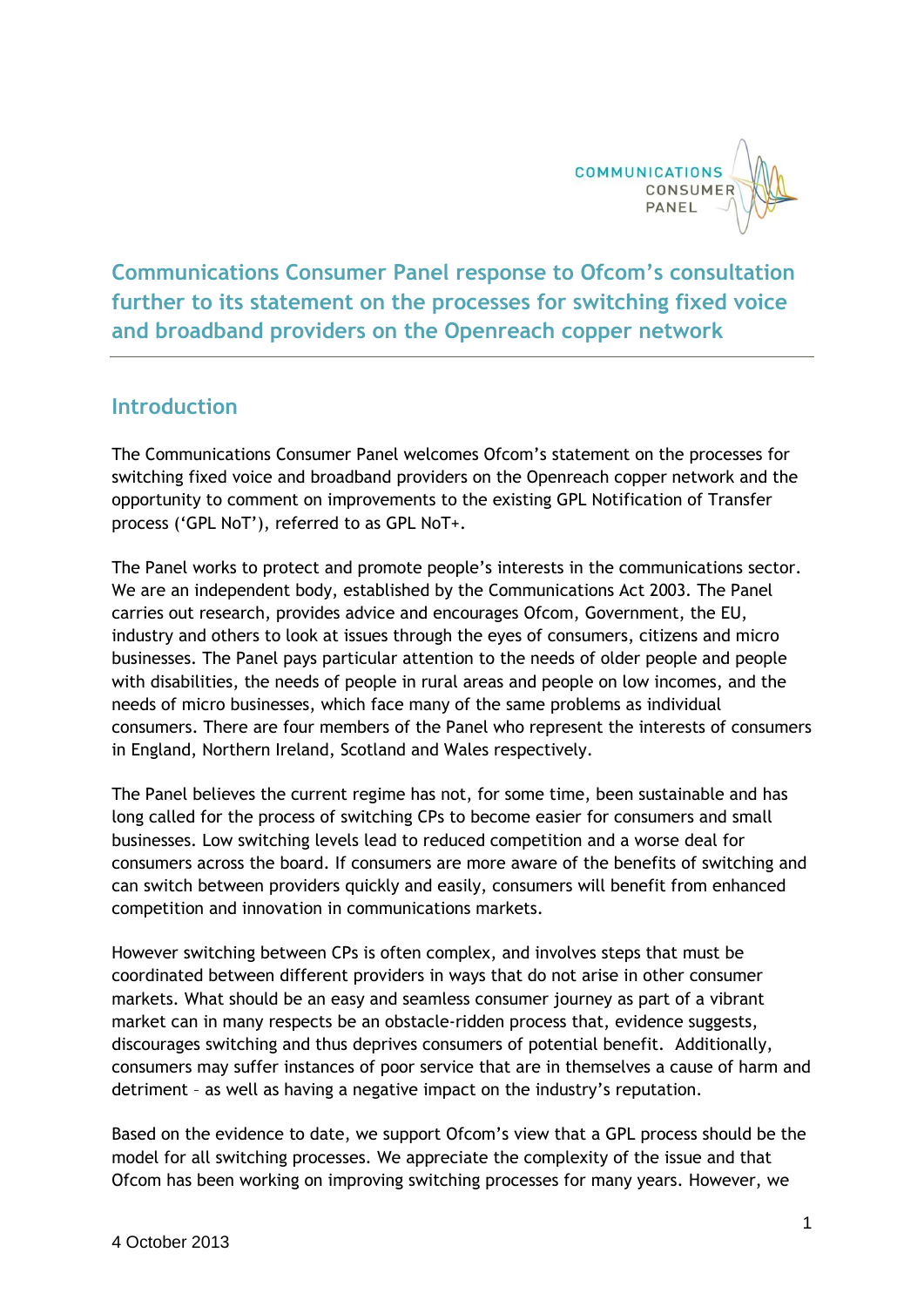believe that consumers now require rapid action. It is in our view therefore essential that this issue continues to receive a high priority and we would again urge Ofcom to explore how the proposed timetable for completing this work could be compressed significantly.

The Panel has also advised Ofcom that its strategic aim should be harmonised switching processes for all communications services such as mobile, pay TV and cable services. We therefore continue to urge providers to work with Ofcom to design a unified system as quickly as possible and similarly would encourage Ofcom to take a lead in progressing this aim.

We welcome the proposed modifications to the General Conditions of Entitlement. In relation to the specific drafting of the proposed modifications, although we recognise the underlying rationale, we suggest that in some circumstances it might be more appropriate to require CPs to take action rather than require them to undertake "reasonable steps" and "reasonable endeavours" in relation to that action. For example iv) *requirement to use reasonable endeavours to create and keep all records regarding the sale of the communications service* could be amended to iv): "requirement to create and keep all records regarding the sale of the communications service".

We comment below specifically on the proposed GPL NoT+ elements.

## **Slamming and erroneous transfers**

Slamming and erroneous transfers have significant implications for consumers and industry – in terms of both hassle, potential loss of service and financial cost. In our earlier response, we encouraged consideration of mandating all CPs to record sales calls and welcomed the safeguards incorporated into the proposed GPL process in terms of record keeping - including the recording and retention of the consumer's authorisation for a switch in case of a slamming dispute. Our view remains that these will be beneficial developments.

We welcome the proposed enhancement to place a new requirement on CPs to obtain and store a clear 'record of consent' to switch from a consumer; and that to ensure this obligation is met, CPs will have to ensure a direct record of the consent, as given by the consumer, is kept for each of their sales channels.

We note that records of consent could be constituted by call recordings for all successful telesales; a written record of consent signed by the customer to transfer for all successful retail/shop and doorstep sales; or for online sales, screen shots of order systems or account interactions relating to the sale in question. We also agree that sending notification to end users by the incumbent CP is a proportionate response and should be of benefit to consumers in the avoidance of slamming and erroneous transfers. We would wish steps to be taken to ensure that information about consent is consistent and accurate, and that it is easily accessible on a customer's file without delay so that queries and complaints can be dealt with effectively.

In our 2012 response we also raised our concern that, in terms of those consumers who find that their service has been slammed, it is vital that there is a simple, swift and well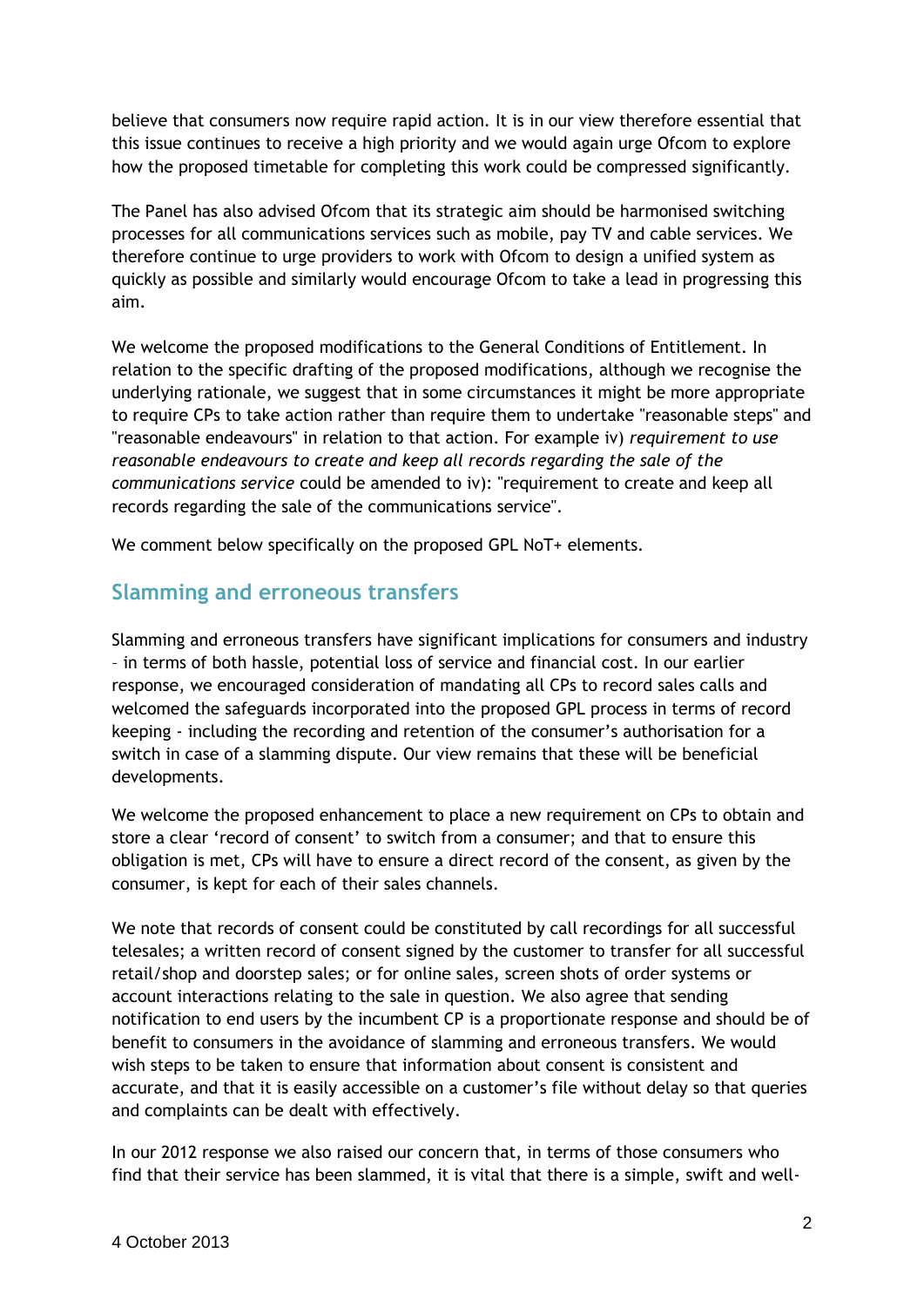publicised route via which they can seek redress and potentially compensation. It is unacceptable that anyone who has been slammed has to pay an Early Termination Charge to a provider that they did not wish to join. We would argue, too, for a "safety net" process whereby affected consumers could very quickly have their service restored if it was lost as a result of slamming. It is also important that penalties for proven malicious slamming act as a commercial disincentive to the companies involved.

We support fully the proposals in respect of getting an "exact match" before a Working Line Takeover can proceed.

## **Informed choice**

In our previous response we noted that quantitative research by  $SRB<sup>1</sup>$  found that 1 in 10 switchers said that it was difficult to get information from their existing provider. The Panel considers it vital that letters from a consumer's losing provider are clear and specific to the individual consumer and do not, for example, use generic language such as 'you *may* incur an ETC'. We stated that consumers who are about to enter a switch should be given information on when that switch is likely to happen, any associated costs, the key terms and conditions of the new service, the possibility of any loss of service during the switch and what remedial action can be taken should something go wrong.

The Panel's previous work on behavioural economics<sup>2</sup> highlighted that, in contrast to traditional economic models, consumers do not act in a perfectly rational manner and are not constantly assessing the market for better deals. Consumers have limits to their ability to take in information; they are influenced by how things are presented; they tend to be less good at anticipating the future; they care about other people and fairness; and they care more about losses than gains.

When consumers are considering switching, therefore, they need to be given information relevant to their needs. We have previously stated that consumers should be able to access easily information about their current contract and services as well as the services to which they are considering switching. Increased tariff transparency, and simplicity, – for both a consumer's existing contract and the potential new contract would greatly aid people's ability to make a fully informed decision. Ideally, this information should be in an easily comparable form. Consumers also need information to be available before they make a decision to switch so that they can assess the implications of switching. Changes of mind part way through the process have financial and hassle implications for both the consumer and the providers.

We therefore welcome the proposal to enhance the NoT letter (or e-mail) sent by the LP so that it must contain the following information: precise information on any applicable ETCs, including the means by which the ETC must be paid; information about the impact

<sup>1</sup>[http://stakeholders.ofcom.org.uk/binaries/consultations/consumer-switching/annexes/switching](http://stakeholders.ofcom.org.uk/binaries/consultations/consumer-switching/annexes/switching-bundling.pdf)[bundling.pdf](http://stakeholders.ofcom.org.uk/binaries/consultations/consumer-switching/annexes/switching-bundling.pdf)

<sup>&</sup>lt;sup>2</sup>[http://www.communicationsconsumerpanel.org.uk/smartweb/telecommunications/behavioural-economics](http://www.communicationsconsumerpanel.org.uk/smartweb/telecommunications/behavioural-economics-and-vulnerable-consumers)[and-vulnerable-consumers](http://www.communicationsconsumerpanel.org.uk/smartweb/telecommunications/behavioural-economics-and-vulnerable-consumers)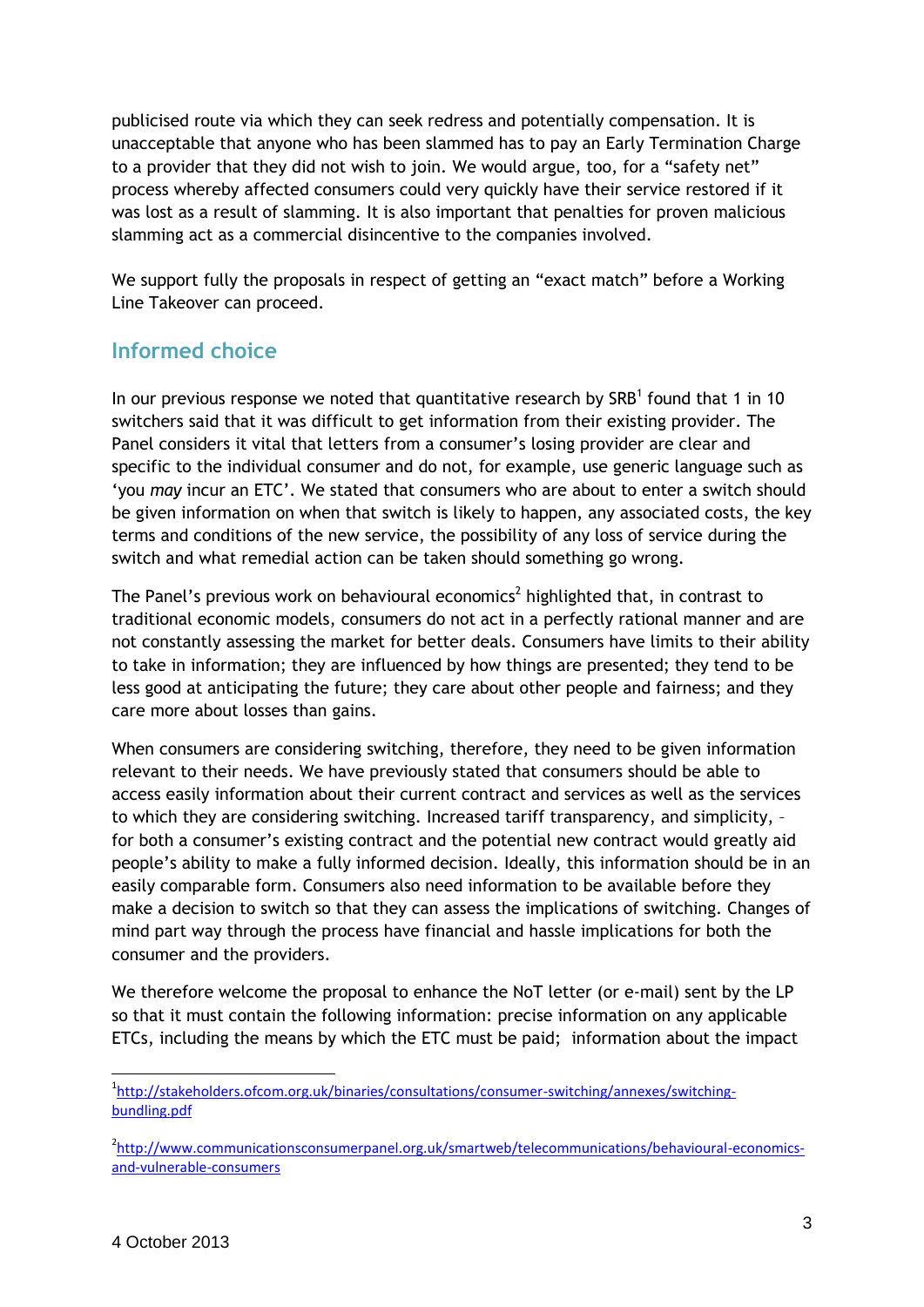of the transfer on the prices of all continuing services; that the consumer is not required to contact the LP to cancel the contract for the fixed voice and/or fixed broadband service being switched but that this will happen automatically when the transfer is completed and a final bill will be sent accordingly. We welcome that the relevant information must be set out in clear, intelligible and neutral terms. We agree that information on ETCs must be specific and calculated on the basis on the planned transfer date to ensure that consumers have full visibility of the financial implications of their decision.

We fully support the provision of clear and precise information for consumers on the services that will be impacted by the switch away from their current provider and agree that the notification therefore needs to identify clearly the direct and indirect impacts of the switching decision.

There is also a need to increase the transparency of communications service provision generally. In common with the Government's midata initiative, consumers should be able to access easily information about their usage and contract. Information about contract length and ETCs should be available to all customers – on bills, by phone and online, and specifically when enquiring about switching.

We remain particularly concerned that changing email address presents as a main or major issue for a significant number of consumers who are considering switching – we note that 42% of dual play considerers mentioned this as an issue. This raises similar issues to those mentioned in the YouGov study of Fixed Broadband Switching<sup>3</sup> which found that among the remaining people who stayed with their existing provider for reasons other than 'offers', 13% did so because they did not want to lose their email address. It is also worth noting from the SRB study that 6% of those actively considering switching experienced difficulty because of their email address. As people aged 55+ are more likely to use a provider specific email, it is not surprising that more people than average in this age group experienced difficulty due to their email address when considering switching. In short, switching should not in and of itself create barriers to consumers participating in online engagement; hassle in respect of e-mail addresses could be one such barrier – thus there needs to be clarity and advice for consumers on the issue.

## **The switching process**

The Panel has previously expressed its view that, as society becomes ever more reliant on internet services, it is unacceptable that one in five consumers who switched broadband provider lost their service for about a week<sup>4</sup>. According to the YouGov<sup>5</sup> quantitative

-

<sup>&</sup>lt;sup>3</sup>[http://stakeholders.ofcom.org.uk/binaries/consultations/switching-fixed-voice](http://stakeholders.ofcom.org.uk/binaries/consultations/switching-fixed-voice-broadband/annexes/broadband_slidepack.pdf)[broadband/annexes/broadband\\_slidepack.pdf](http://stakeholders.ofcom.org.uk/binaries/consultations/switching-fixed-voice-broadband/annexes/broadband_slidepack.pdf)

<sup>4</sup> [http://stakeholders.ofcom.org.uk/binaries/consultations/switching-fixed-voice](http://stakeholders.ofcom.org.uk/binaries/consultations/switching-fixed-voice-broadband/annexes/broadband_slidepack.pdf)[broadband/annexes/broadband\\_slidepack.pdf](http://stakeholders.ofcom.org.uk/binaries/consultations/switching-fixed-voice-broadband/annexes/broadband_slidepack.pdf)

<sup>&</sup>lt;sup>5</sup>[http://stakeholders.ofcom.org.uk/binaries/consultations/switching-fixed-voice](http://stakeholders.ofcom.org.uk/binaries/consultations/switching-fixed-voice-broadband/annexes/broadband_slidepack.pdf)[broadband/annexes/broadband\\_slidepack.pdf](http://stakeholders.ofcom.org.uk/binaries/consultations/switching-fixed-voice-broadband/annexes/broadband_slidepack.pdf)